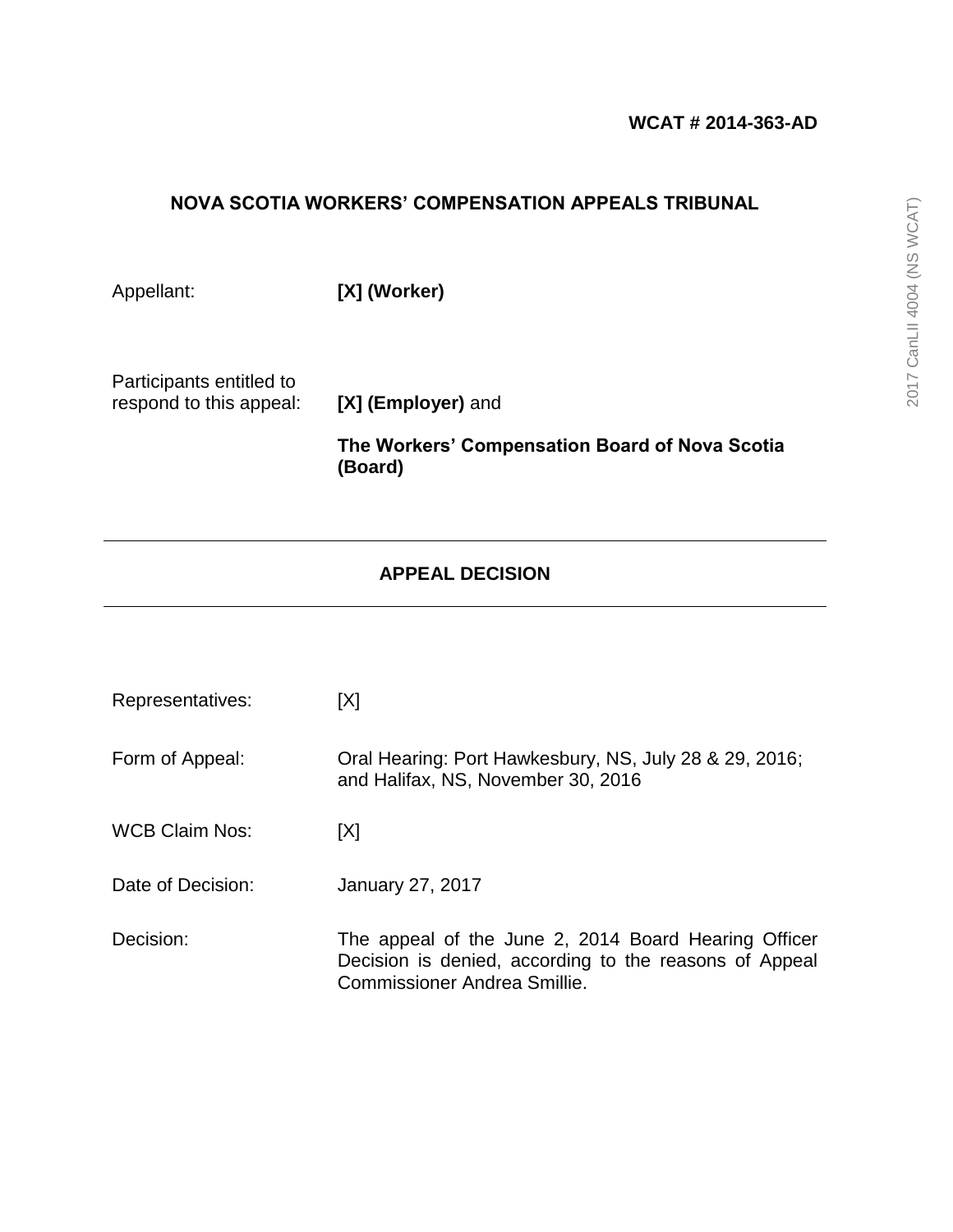2

### **CLAIM HISTORY AND APPEAL PROCEEDINGS:**

The Worker began part-time employment as a deputy sheriff in June, 2006, and in the fall of 2008 moved to a new location. On June 6, 2012, she filed a report of accident with the Board claiming that she had been off work since June 7, 2011, due to Post-Traumatic Stress Disorder ["PTSD"]. The claim was linked to events at work in April 2010 when the Worker filed an occupational health and safety complaint against a coworker. The Worker did not file any medical information and eventually the Board closed the file.

A second injury report for PTSD was filed on January 9, 2014, alleging a sexual assault on November 13, 2008. The Worker came forward regarding the assault, on June 1, 2013, and ceased work June 11, 2013. Accompanying the report of accident was a report from Dr. Gail Andrew, in which she diagnosed the Worker with PTSD.

On February 5, 2014, the Worker's case manager concluded that there was insufficient evidence that she had sustained a work-related injury on November 13, 2008, and noted that the Employer had objected to the claim because the incident occurred at the Worker's home. The case manager found that the Worker was not in the course of her employment and consequently, in accordance with the *Workers' Compensation Act* [the "*Act*"] and Board Policy 1.3.7, had not suffered a compensable injury.

In a very brief decision dated June 2, 2014, the Hearing Officer upheld the case manager's decision for the following reasons:

The Worker was not in the course of her employment on November 13, 2008. According to the information before me, the Worker was at home on her day off when her boss dropped by her home for a visit. There is no indication that the Worker's 'personal injury by accident' arose out of her employment. According to the information before me, the rendezvous had not been planned to discuss work-related issues as part of the Worker's employment. Although the boss in question showed up at the Worker's home wearing his uniform, there is no indication that he was at her home for work purposes or to further the interest of his Employer.

While I have compassion for the Worker's situation, I cannot find that her stress injury is compensable because it did not arise out of and in the course of her employment and therefore the criteria for claim acceptance pursuant to Section 10(1) of the *Act* had not been met.

The Worker appealed this decision to the Tribunal and provided written arguments on June 26, 2014. On October 26, 2015, the Worker's representative filed a June 12, 2015 report from Dr. Andrew and asked if the Board would reconsider the decision regarding recognition of the Worker's claim. On January 28, 2016, the case manager indicated

This document contains personal information and may be published. For this reason, I have not referred to the participants by name.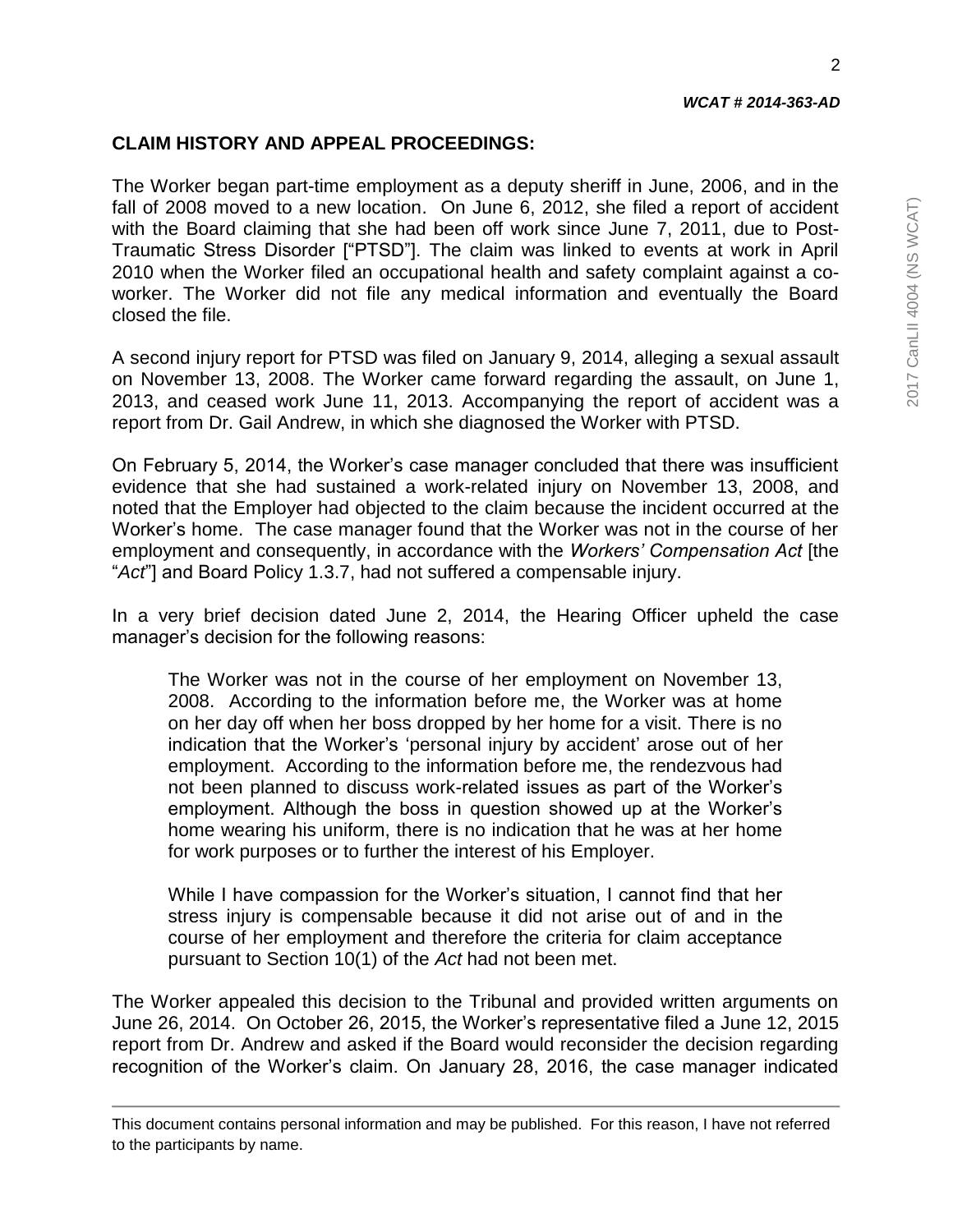that the new report from Dr. Andrew would not change the decision.

At the hearing before the Tribunal, K.H., a former spouse, G.S., a former neighbour, J.F., a former co-worker, M.M., a former supervisor and the Worker provided sworn testimony. The Employer did not call any witnesses. Notes from the Worker's former coworker were filed as Exhibit 1 and a transcript of the preliminary inquiry into criminal charges laid against J.S., the Worker's former boss, was filed as Exhibit 2. The Employer filed a book of documents and authorities. The Worker's representative and the Employer's representative provided submissions. The Board did not file evidence or submissions and did not attend the hearing.

### **ISSUE AND OUTCOME:**

### **1. Is the Worker's claim barred by s. 83 of the** *Act***?**

No. The Worker's claim was filed within the notice provisions provided by s. 83 of the *Act*.

### **2. Did the Worker sustain a personal injury by accident arising out of and in the course of her employment?**

No. The Worker's claim for post-traumatic stress disorder does not meet the criteria in Policy 1.3.7. The incident which occurred on November 13, 2008 was not incidental to the Worker's employment.

### **ANALYSIS:**

Section 186 of the *Act* requires that this appeal be decided in accordance with the real merits and justice of the case. The Worker is also entitled to the benefit of the doubt on any issue involving compensation under s. 187 of the *Act*. So, where there is doubt on an issue and the disputed possibilities are evenly balanced, the issue must be resolved in the Worker's favour.

The standard of proof to be met by workers and employers differs. The standard of proof expected of workers is less stringent then that to be met by an employer, which is the civil standard, the balance of probabilities, or "more likely then not".

### **statutory notice provisions**

In accordance with s. 83 of the *Act*, a worker must give the employer notice of the accident (injury) as soon as practical after the happening of the accident and must make a claim for compensation within 12 months. In the case of an occupational disease, the worker must give the employer notice as soon as practical, after the worker learns that they suffer from an occupational disease and they must make a claim within 12 months of learning that they suffer from an occupational disease. Failure to give notice bars the right to compensation. [s. 83(5)]. Section 83(6) states: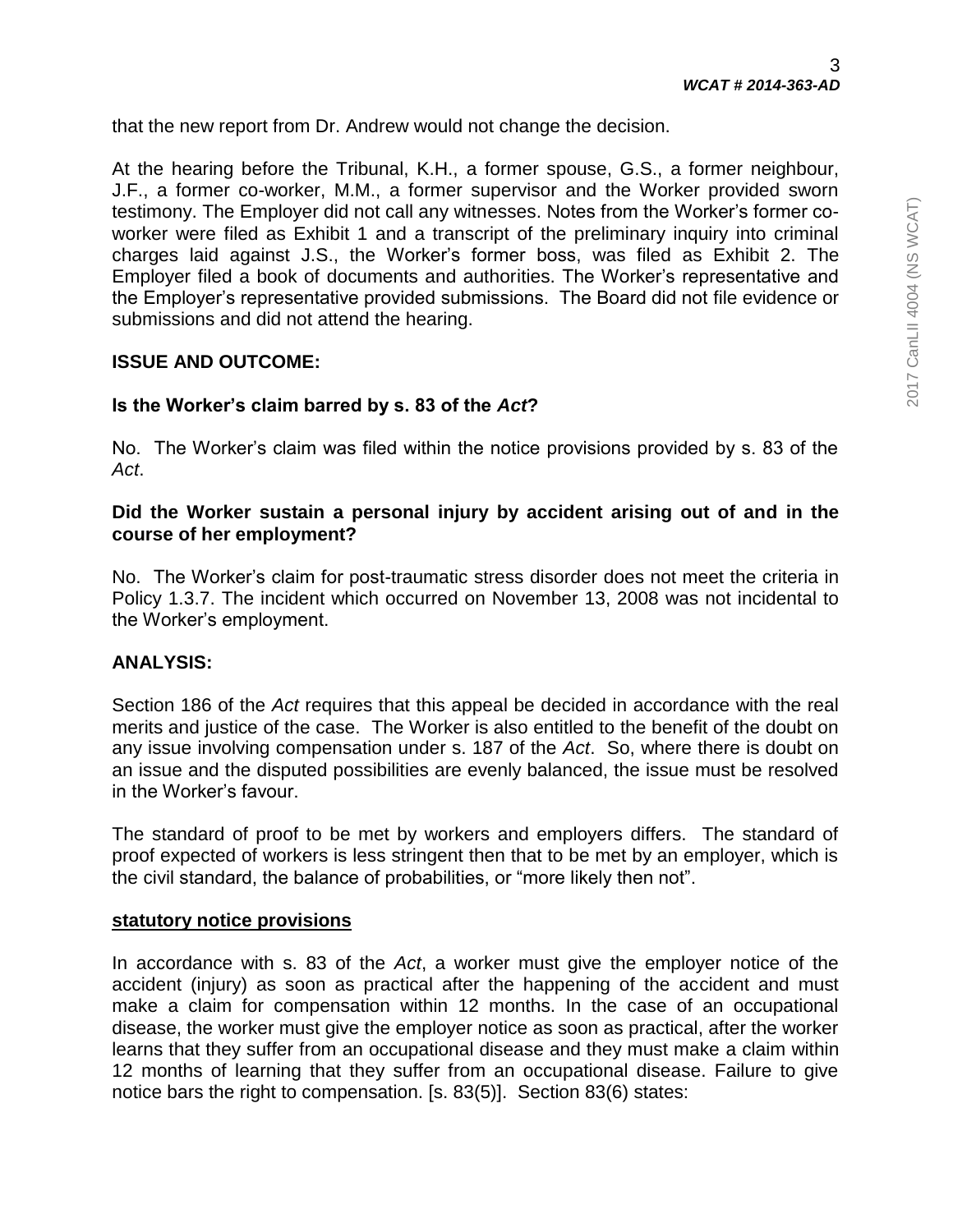4

*WCAT # 2014-363-AD*

Subsection (5) does not apply where five years or more have elapsed from (a) the happening of the accident; or (b) the date when the worker learns that the worker suffers from an occupational disease, as the case may be.

The Employer submits that the claim is barred by s. 83 of the *Act* because the Worker is linking her claim to an incident that occurred in 2008. If there had been an acute reaction to the incident it would have been known well before 2014 when the claim was filed. They argue that the five-year absolute bar applies.

The Worker's representative submits that the Tribunal has held previously that the time limit in s. 83 starts to run from the point at which the worker becomes disabled or learns that they have had an injury related to work, in the case of a disablement, such as posttraumatic stress disorder. She argues that the claim should not be barred by s. 83 of the Act because the Worker was not aware of the injury until 2011, and not aware of the cause at that time. It was not until September 2011 when the Worker first saw Dr. Andrew and was diagnosed with post-traumatic stress disorder that the time limits in s. 83 began to run. If the statute bar starts to run from June 2011 then the Worker is within the timelines outlined in s. 83 of the *Act.*

I find the Worker's representative's arguments are reflective of the approach of the Tribunal in previous cases. For psychiatric disablement, the Tribunal has interpreted the provisions in s. 83 as akin to the provisions for occupational disease claims and have required that claims be filed within five years of a diagnosis or five years of the presentation of symptoms. The reasoning for this is found in Decision *2006-311-AD* (March 13, 2008, NSWCAT), where it was noted that there is a significant distinction between occupational disease claims and other claims so it is appropriate for occupational disease claims to have the five-year absolute bar run from when the worker learns they have an occupational disease. This suggests that actual knowledge is necessary for the bar to apply.

Decision *2010-697-AD* (December 12, 2012, NSWCAT), considered a claim for a psychological injury involving an acute reaction to a traumatic event and found that the five-year limitation period would begin to run when the worker's psychological reaction became manifest.

Dr. Gail Andrew's February 3, 2014 report for Manulife indicates that she began to see the Worker on June 18, 2013, however, her subsequent report and the Worker's testimony suggests that the Worker became a patient on September 21, 2011 when she was referred through an employee assistance program. Dr. Andrew indicated that the Worker's post-traumatic stress disorder was linked to a sexual assault by her supervisor, which she disclosed on June 11, 2013.

The Worker testified that after the incident in 2008, she struggled but was able to continue working. In 2010, there was an episode with a co-worker who did not follow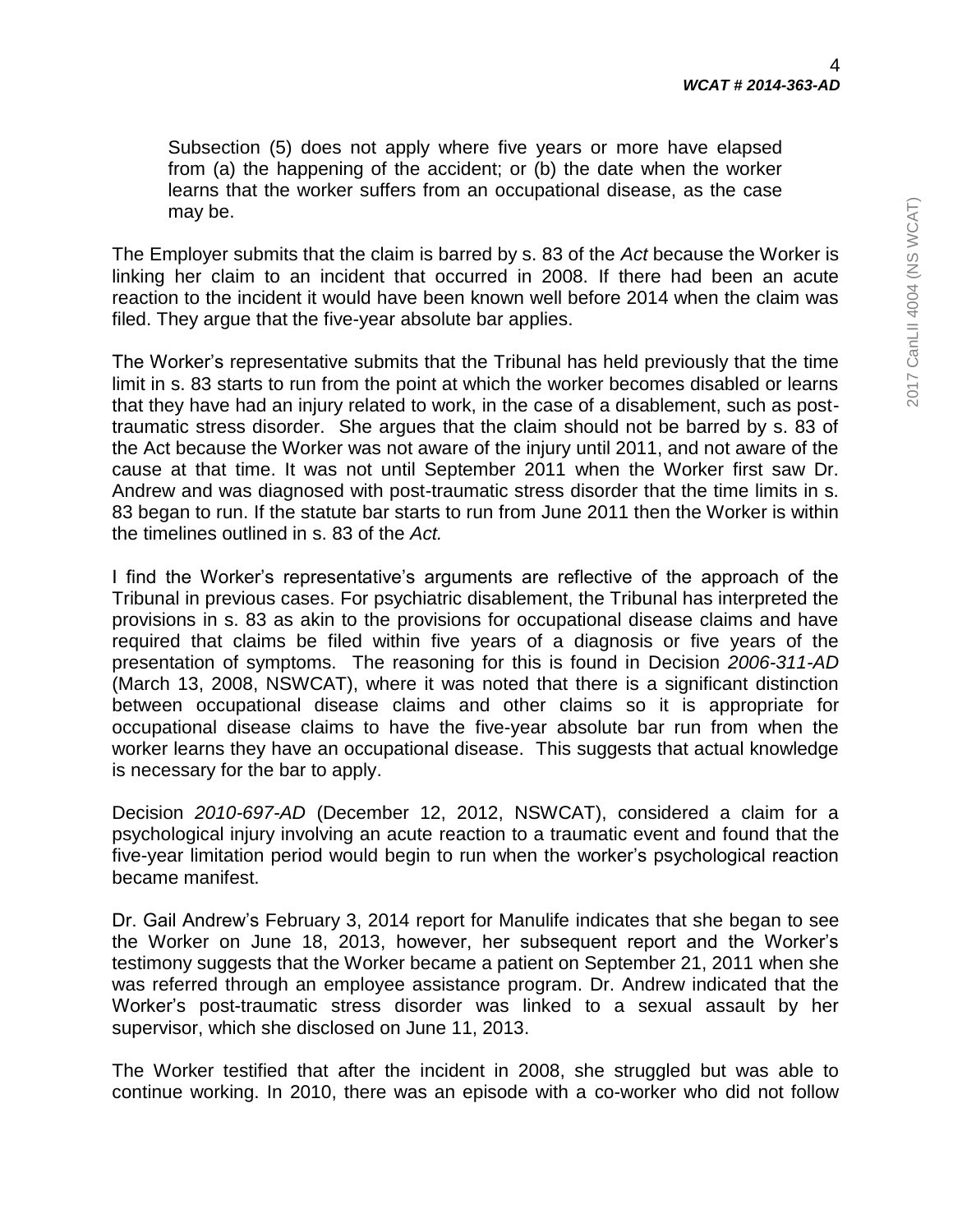appropriate procedures and this resulted in inmates not being contained. She found it very frightening to be working with someone she viewed as careless. She testified that prior to this incident she wasn't sleeping and was struggling mentally but it was not until the episode in 2010 that she became "really emotional". She was very scared and she was not sure what was happening. She got to the point where she couldn't go to work because she was shaking, crying, and unable to catch her breath. This led to the appointment with Dr. Andrew.

She testified that initially Dr. Andrew linked the post-traumatic stress disorder to the incidents with her co-worker because she was scared to report the incident with her boss. He was still her boss and she wanted to continue working. She did not tell Dr. Andrew about the sexual assault until 2012. In 2013, she had another "meltdown" while on duty in a courtroom when she heard testimony from a sexual assault victim. Eventually she told the Union what had happened in 2008 and this led to the filing of her second claim for post-traumatic stress disorder on January 9, 2014.

I find on the basis of the medical evidence that the earliest point at which the Worker would have become aware that she was suffering from a psychiatric condition that could be related to her employment was September 2011, when she was first seen by Dr. Andrew. Dr. Andrew's reports are not detailed and it is not clear when the actual diagnosis of PTSD was made. Assuming that it was made during the first appointment in September 2011, the filing of a claim in January 2014 was within the time limits established by s. 83*. C*onsequently, I find the Worker's claim is not barred by s. 83 of the *Act*.

### **credibility**

During the course of the hearing before the Tribunal, there were attempts to discredit the Worker's story regarding the sexual assault. I found the Worker to be a forthright and credible witness and I accept her testimony regarding the events of November 13, 2008. It was not contested by any of the other witnesses.

The Worker's testimony before the Tribunal was consistent with her testimony at the preliminary inquiry as recounted in Exhibit 2. As a result of the preliminary inquiry, J.S. was committed to stand trial on the charge of sexual assault.

The evidence substantiates the Worker's testimony that a few months prior to the event, she had switched job locations and was splitting her time between facilities in Port Hawkesbury and Sydney. She was working as both a corrections officer and a deputy sheriff.

On November 13, 2008, she was at home when she got a call which she realized was from a work number. She was surprised to get a call from J.S. as she had had very little association with him at work previously. He asked her what she was doing and what she was wearing and then indicated that he was coming to visit. She testified that she didn't believe he was coming because it didn't make sense to her. He called again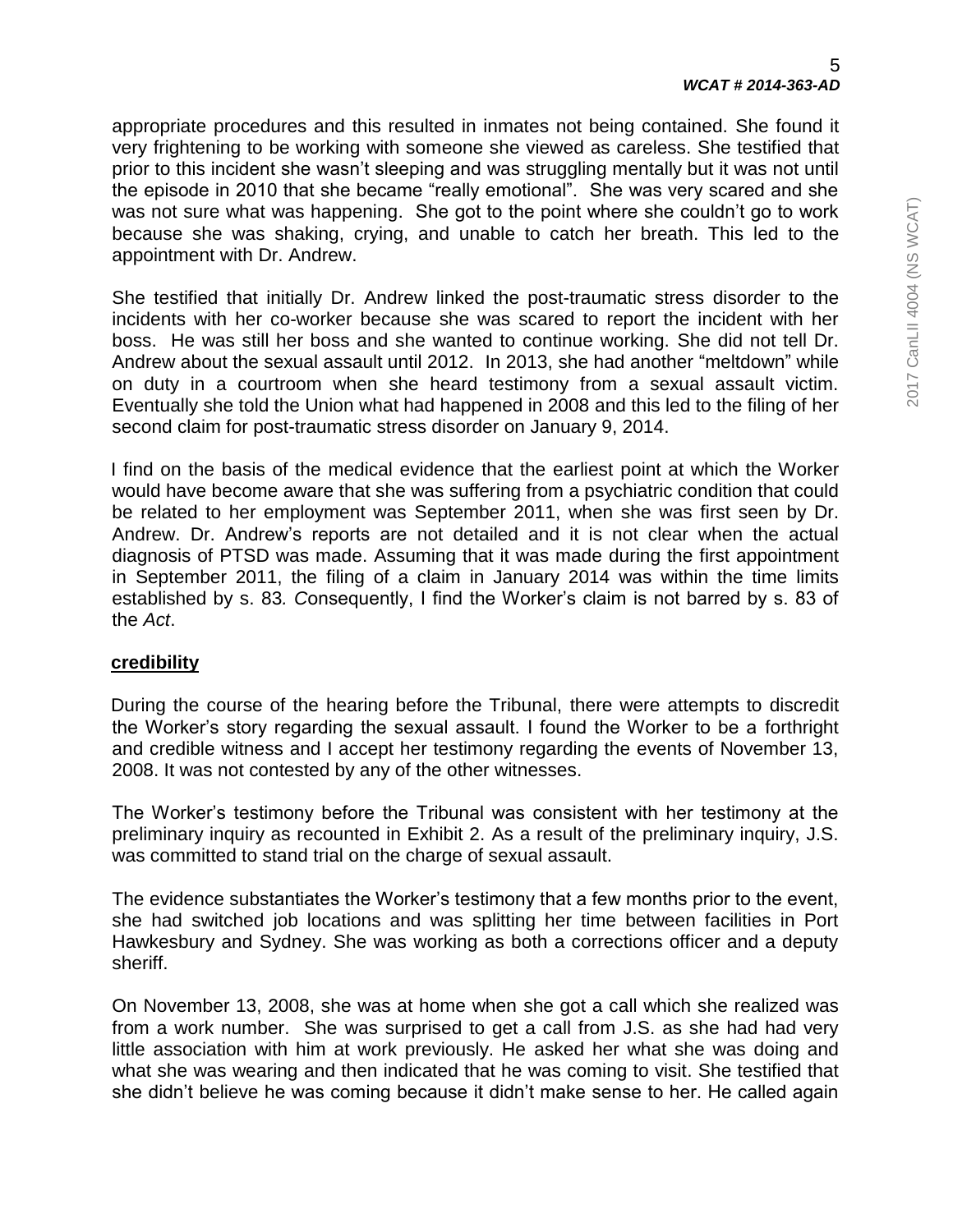to ask for her trailer number and she gave it to him. She remembered seeing his car pull into her driveway and then seeing him at the door. She was wondering what was he doing there but she let him in. She was concerned that she was in trouble at work. She had never seen him outside of work and he had never visited her before.

He sat down and she asked him if he wanted a drink. As she was walking towards the sink he grabbed her arm and pulled her towards him. He then sexually assaulted her. She testified that she kept telling him to stop. He had her pinned and she became very scared and starting screaming. She was not sure why but he just stopped. Afterwards, they sat at her kitchen table and cigarettes were lit. She doesn't remember him leaving but she remembers seeing his car leave.

She testified that she didn't remember much else afterwards until she spoke to M.M. her immediate supervisor the next day at work. She told him that she needed to talk to him but not at work. She called him at home and asked if they could meet. She testified that she was shaking when she spoke to M.M. This was confirmed by M.M. who testified that the Worker was crying and very upset when she told him about what happened with J.S. He had never seen her like that before. She begged him not to tell anyone else.

M.M. testified that as a result of the conversation with the Worker he went to speak to J.S. At first J.S. was angry and denied anything had happened but eventually admitted that something had happened. M.M. told him he didn't want to hear anything else. M.M. spoke to the Worker again and asked what she was going to do about it. She didn't know but she wanted it kept quiet and made him swear not to tell people. The Worker testified that she didn't want the attention that comes from an accusation of sexual assault and she felt she had to "suck it up" and get over it.

I find the totality of the evidence supports the Worker's assertion that she was sexually assaulted on November 13, 2008. Her testimony regarding the immediate effects of the incident is corroborated by the testimony of her former neighbour, her former spouse, and M.M. I find the Worker's explanations for why she didn't come forward about the assault at the time and why she didn't use restraint tactics that she would employ as a deputy sheriff are reasonable. She didn't want to do anything that would jeopardize her job. I also find based on testimony from the Worker, which is supported by the testimony from her former spouse, her former co-worker and M.M., that the assault has had a significant negative impact on the Worker.

#### **arising out of and in the course of employment**

In accordance with s.10(1) of the *Act*, a worker is entitled to recognition of their claim if they suffer a personal injury by accident arising out of and in the course of employment. The Board adopted Policy 1.3.7 to assist in determining whether an injury has arisen out of and in the course of employment. It applies to all claims for compensation made on or after September 17, 2009 and states: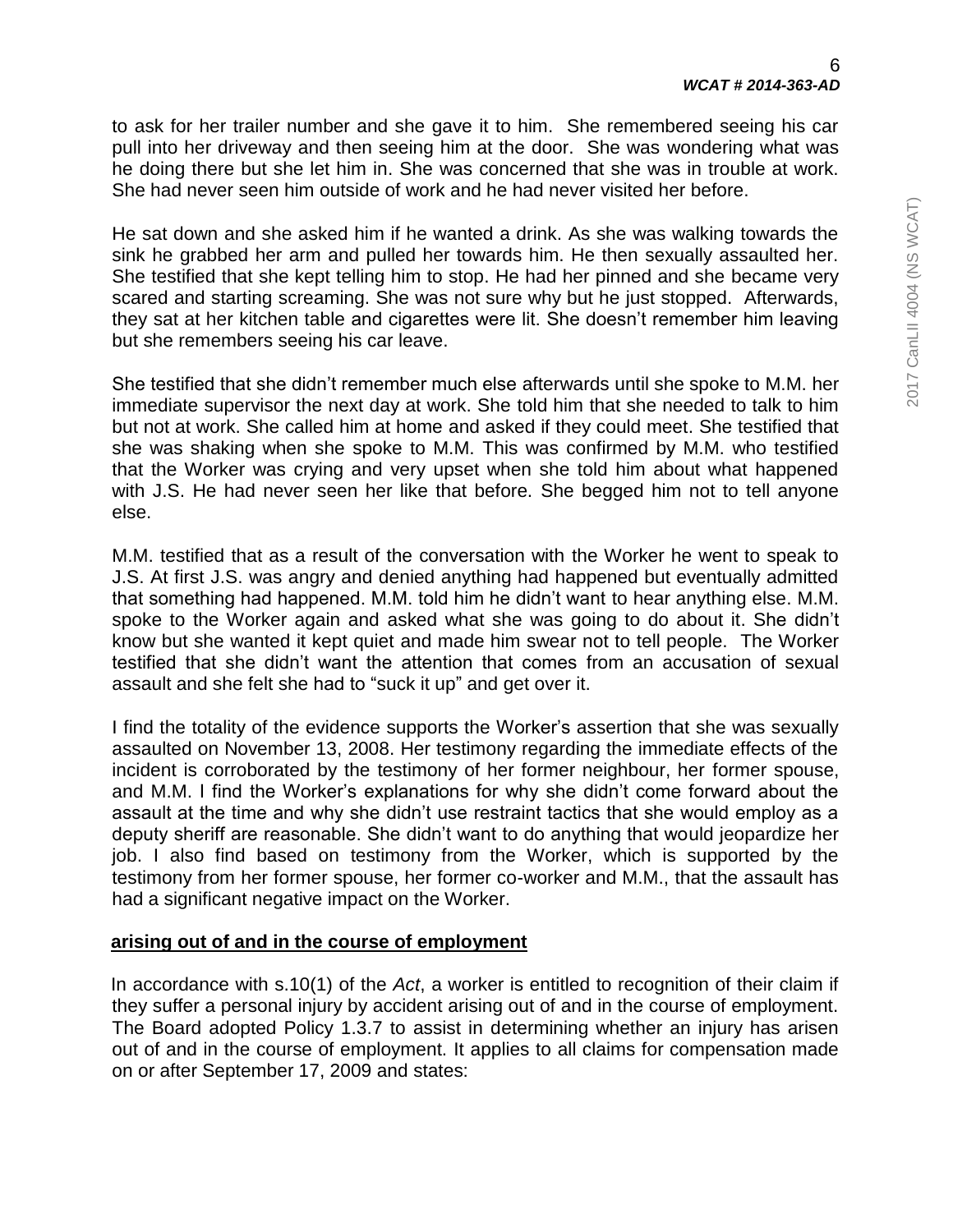Generally, an accident, and resulting injury, is considered to have arisen in the course of employment when it occurs under the following circumstances:

- (i) at a time that is consistent with when the worker typically performs the employment, or at a time when the worker has been asked to perform activities for the employment;
- (ii) at a place that is consistent with the employment or the employer's premises; and
- (iii) while performing an activity directly or incidentally, related to the employment.

The Policy notes that the time and place of the accident are not strictly limited to the normal hours of employment or the employer's premises. Section 3(a) sets out the following description of "arising out of" employment:

The words 'arising out of employment' refer to the origin of the cause of the injury. For an accident, and resulting injury, to be considered to have arisen out of employment there must be a causal connection between the worker's employment and the injury they received.

Generally, this means the accident and resulting injury must be caused by some risk related to the employment. The risk may be directly, or incidentally, related to the employment; and the injury may be the result of a single incident, or develop over a period of time. An injury, however, is not necessarily compensable simply because it happened, or symptoms occurred, at the workplace.

The following questions are to be asked when determining whether an injury arose out of and in the course of employment:

- 1. Was the activity part of the job, or a job requirement?
- 2. Did the accident occur when the worker was in the process of doing something for the benefit of the employer?
- 3. Did the injury occur while the worker was doing something at the instruction of the employer?
- 4. Did the injury occur while the worker was using equipment or materials supplied by the employer?
- 5. Was the injury caused by some activity of the employer or another worker?
- 6. Was the worker being paid or receiving some consideration for the activity from the employer at the time of the accident?
- 7. Was the worker on the employer's premises at the time of the accident?
- 8. Was the worker travelling for employment purposes at the time of the accident?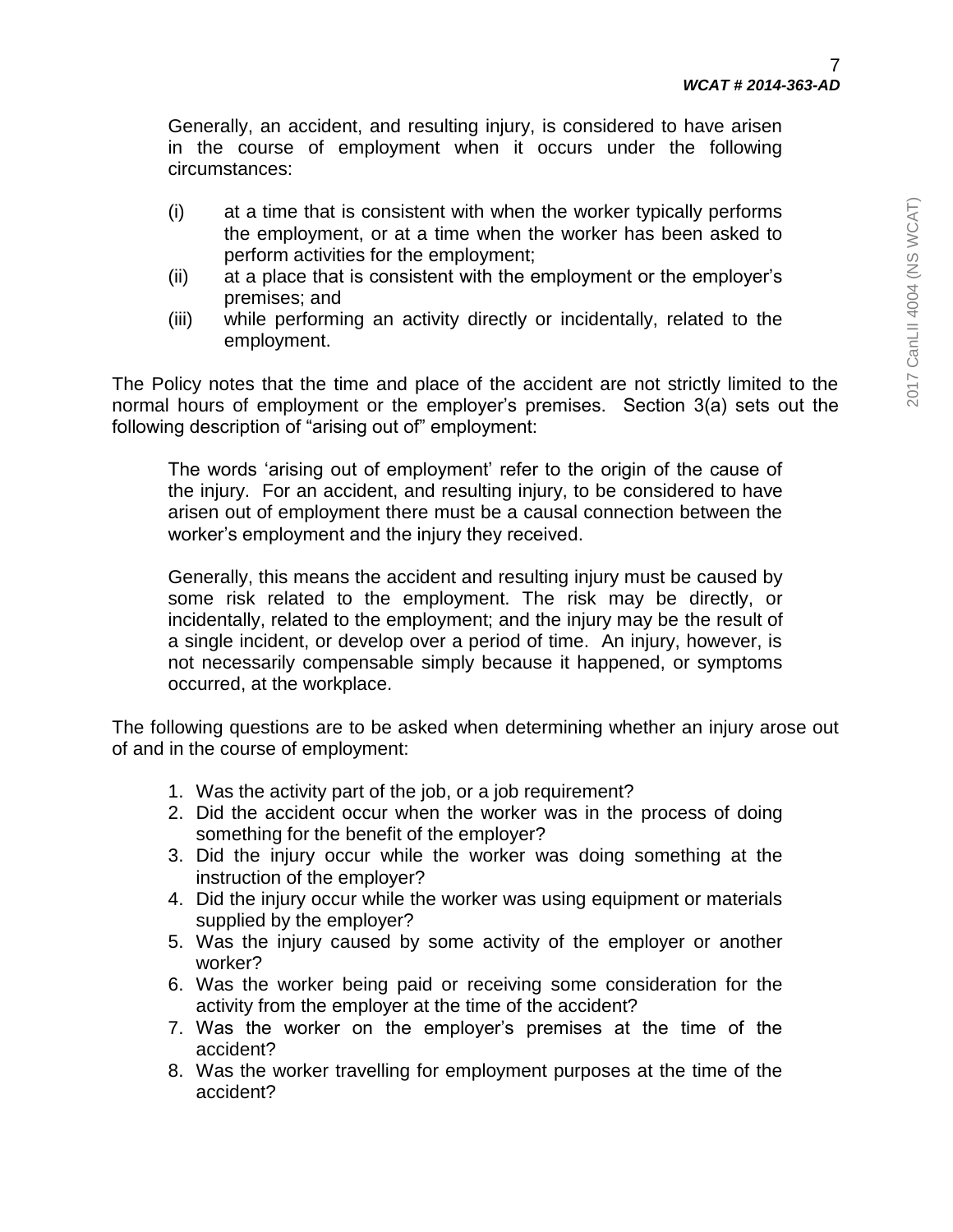- 9. Did the worker's employment expose him/her to a greater risk of injury than they would have been exposed to as a member of the general public?
- 10.Was the injury caused by an exposure in the workplace, or as part of the employment activities?

The evidence gathered is weighed taking into account the benefit of the doubt in s.187 and the statutory presumption in s.10(4), which is a presumption that an accident has arisen in the course of employment when it has been established that it arose out of employment, unless the contrary is shown.

The Hearing Officer's decision is limited to a finding that the Worker's injury did not arise out of and in the course of her employment because: the meeting had not been planned to discuss work-related issues; the Worker was at home on her day off; and despite the fact that her boss was wearing a uniform, there was no indication that he was at her home to further the interests of the Employer.

The Employer agrees with the findings of the Hearing Officer, and argues that the Worker's claim does not meet the requirements in Policy 1.3.7 because she was not doing something for the benefit of the Employer at the time of the incident. There was no nexus which would place the incident in the realm of a work accident and no causal connection between the employment and the injury because there was no risk associated with the Worker's employment that led to the injury.

The Worker's representative argues that her claim must be adjudicated on the merits and justice of the case. It is not a situation contemplated by Policy 1.3.7 but regardless it fits within the criteria of the Policy. There is a causal connection between the injury and the Worker's employment because the employment relationship was the reason for her supervisor's visit. She argued that it is clear from the Policy that injuries arising out of employment do not have to occur during normal hours of operation or at the worksite. It is sufficient that the injury occurred while the Worker was doing something at the instruction of her Employer and there is no requirement that the injury result from productive work.

The Worker's representative acknowledged that very few of the questions posed in Policy 1.3.7 could be answered in the affirmative and noted that there is very little case law addressing similar circumstances. Regardless, she argued that in this case the relationship was exclusively employment related and the only reason the Worker let J.S. in her home was her assumption that he was there for a work-related purpose. Also, he had her phone number and knew where she lived because he was her boss. It was not unreasonable for her to let him in her home and "but for" the employment relationship the assault would not have happened.

I agree with the submission of both representatives that there is very little case law addressing similar circumstances. The American text, Larson's Workers' Compensation Law, Desk Edition (Matthew Bender, Release 57, June 2006), discusses in Chapter 29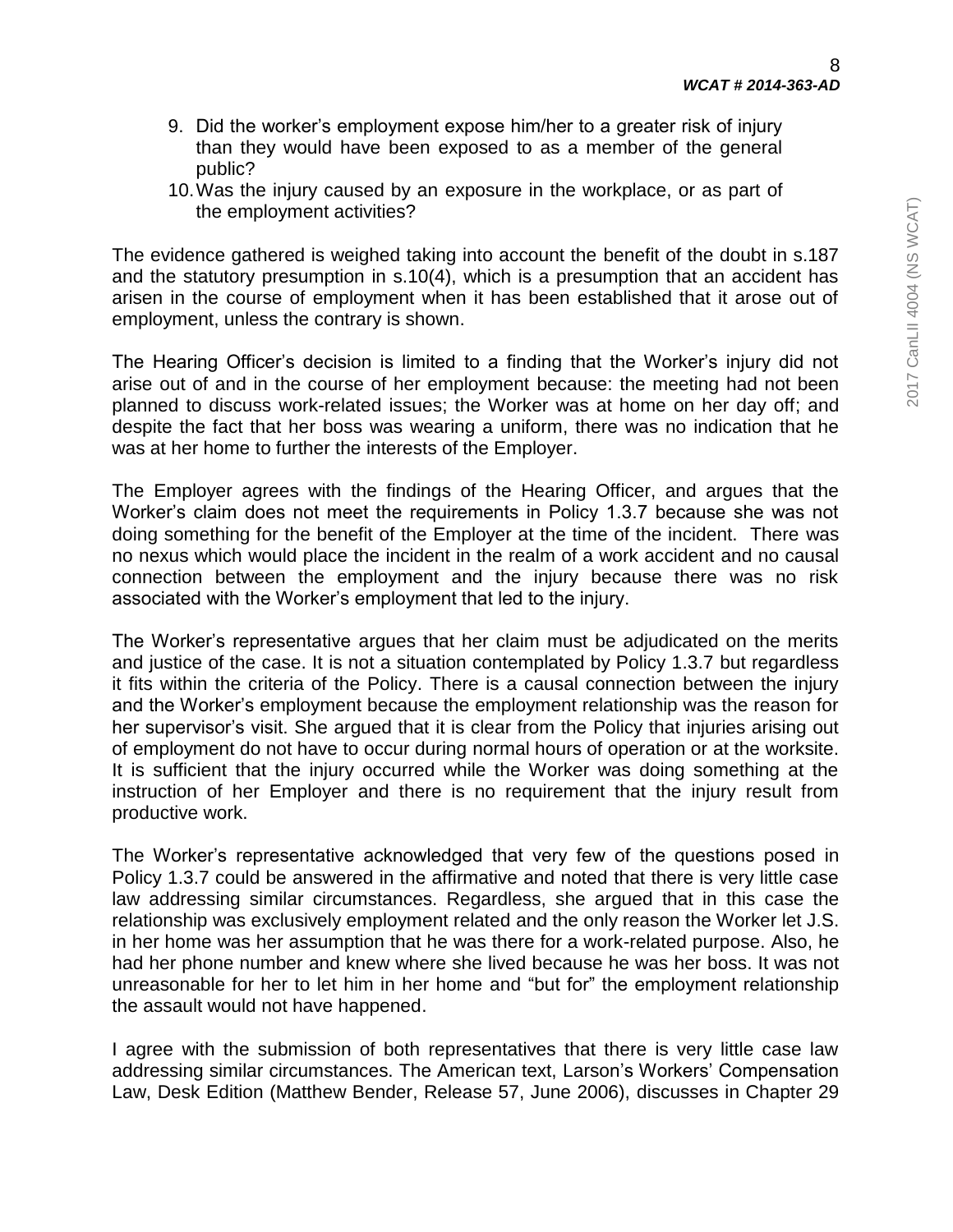the phrases "arising out of" and "in the course of" and indicates that together they are in essence a work-relatedness test. In other words, there must be some employment connection for an injury to be compensable. The text states that in situations where the actual injury occurs outside of work hours, referred to as delayed-action injuries, the "course of employment test" has been used inappropriately in many cases.

There is conflicting evidence regarding the reason for the supervisor's attendance at the Worker's home. The Worker confirmed that he had never been to her house before and that generally the work schedule was done by M.M. and communicated by M.M. The Worker testified that prior to the episode on November 13, 2008 she would have worked approximately 10 to 15 shifts in the same facility as J.S. They had never met outside of work and "the visit came out of the blue". The Worker testified that it was not appropriate for him to show up at her house and not part of his job. She didn't recall any discussions about work while he was there.

The former co-worker, J.F., testified that he worked with the Worker and his supervisor was also M.M. He testified that there was a chain of command for scheduling purposes. He testified and his notes filed as Exhibit 1 indicate, that the Worker disclosed to him in June of 2013 that she had been sexually assaulted by J.S.at her home years earlier. His notes indicate that the Worker told him that J.S. called a few times on the day of the incident regarding "shift and on the final call asked her what she was wearing." J.F. testified that there was a schedule that came out every Thursday and that many times he would get a phone call at home regarding the shifts but no one ever came to his house to discuss shifts and he had never heard of that happening.

M.M. confirmed that in his role as a supervisor he would have handled the scheduling and that it was generally done through someone in his position. He did not know the reason J.S. had called the Worker.

While there has been some suggestion that J.S. may initially have mentioned a shift or scheduling when he called the Worker, the evidence as a whole establishes that it is very unlikely J.S. was contacting the Worker to discuss shifts. This was not the way shifts were usually scheduled and the Worker was very clear in her testimony that she had no idea why he was at her home. He had indicated that he was, "just coming to visit". There was no reason for him to be there and he didn't give her a reason.

I find that at the time of the assault, the Worker was not doing something for the benefit of the Employer and J.S. was not acting at the instruction of the Employer. The activity (meeting) was not part of the job or a job requirement. J.S. was not there for any employment related purpose. It was simply one person going to another person's home. The fact that they knew each other from work did not create a work-related reason for the visit.

Tribunal Decision *2005-465-AD* (December 29, 2006, NSWCAT) is the case most on point. The Tribunal denied recognition of a claim of a corrections officer who was suffering from PTSD which he linked to a break and enter of his home by a former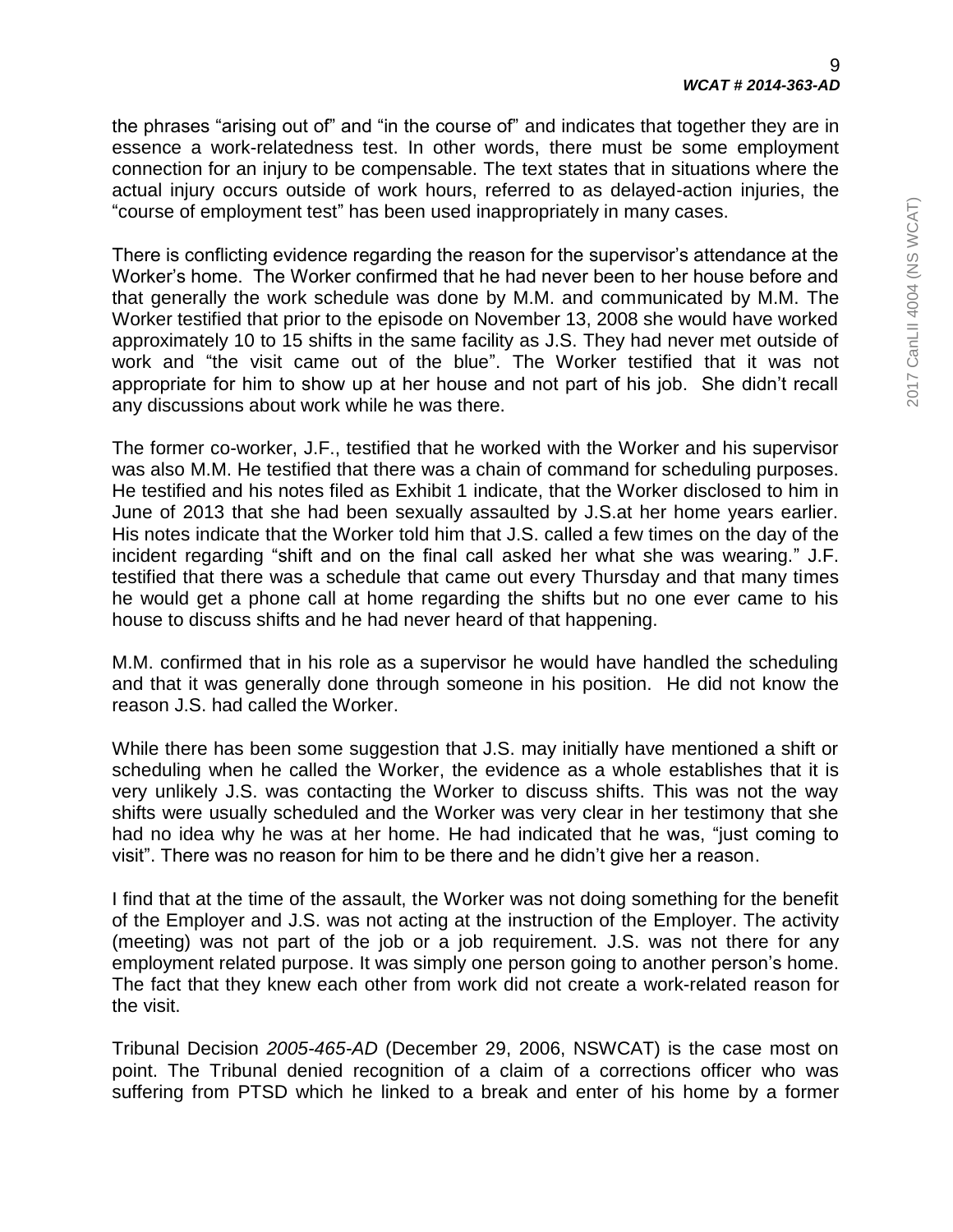inmate. The Appeal Commissioner considered whether the circumstances of the break and enter were work-related and noted that there did not appear to be any decisions of the Tribunal concerning work-related contacts outside the hours of employment or employment-related activities.

I agree with the Appeal Commissioner's statement that the phrase "in the course of employment" refers to the time, place, and circumstances under which the accident takes place and "arising out of employment" refers to the origin of the cause of the injury. While this case was decided prior to the coming into force of Policy 1.3.7, I find the requirement referenced in *2005-465-AD* that there be some causal connection between the conditions under which the employee worked and the injury received is still applicable. The Appeal Commissioner found that the break and enter incident did not arise out of and in the course of the worker's employment and was not incidental to the worker's employment.

The decision discussed instances where there is targeting of a victim owing to a workplace relationship or incident. For example, when a disgruntled or terminated employee attacks his former supervisor and the attack occurs outside the workplace. The Appeal Commissioner considered 1342/98 (1998), 48 W.S.I.A.T.R. 212, a decision of the Ontario Workplace Safety and Insurance Appeals Tribunal. It addressed an appeal from the family of a police officer who was shot to death in a bar while off duty, months after he had charged the individual who shot him. The injury/death was found to have originated in the course of employment, even though it was consummated outside the course of employment.

The Appeal Commissioner in *2005-465-AD* found one significant distinction between the shooting of the police officer and the inmate breaking into the worker's home. It was that there was no indication that the inmate broke into the worker's home for any reason related to the worker's employment. In other words, there was no indication that the worker had been targeted in the break-in as it appeared to be a random attack.

In Decision 1173/00, 2000 ONWSIAT 1301 (CanLii), the Ontario Workplace Safety and Insurance Appeals Tribunal considered a situation where an off-duty police officer was assaulted by an unknown man who approached his car. The Tribunal ultimately determined that the injury sustained by the police officer arose out of and in the course of his employment although initially it had been determined that the claim should be denied because the worker was engaged in personal activities. The decision turned on the fact that after the initial punch, he identified himself as a police officer, which resulted in a further vicious attack. The Tribunal ultimately concluded that it was the worker's identification of himself as a police officer that led to an escalation of the conflict and at that point the worker was clearly within the ambit of his employment and deserved to have his injury recognized. I find the circumstances of this case are distinquishable from the Worker's situation in this appeal. At no point did she go on duty.

In Decision 2084/01, 2003 ONWSIAT 1529 (CanLII), the Ontario Workplace Safety and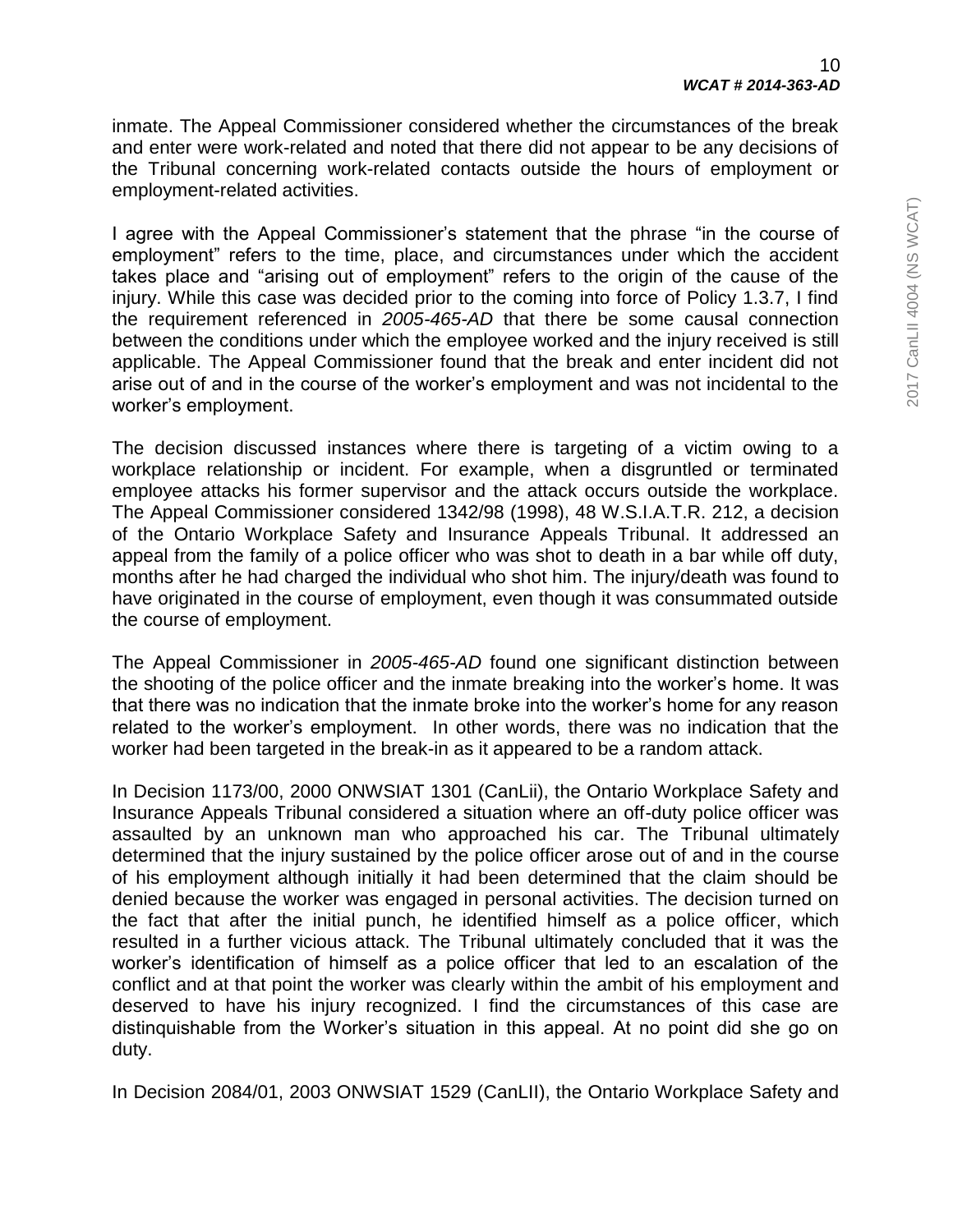Insurance Appeals Tribunal considered another case where an assault occurred outside of the workplace. In this case, the worker seeking coverage was the victim of a prank by his supervisor. He reported the prank to the human resources manager and advised the manager that he was concerned that the supervisor would assault him if he became aware of the complaint. Days later the supervisor entered his home and assaulted him. The Appeals Tribunal determined that the circumstances leading to the assault had their root in the prank incident at work and the reporting of that incident. The remoteness of the location of the assault did not break the employment nexus. Consequently, the worker had suffered an accident arising out of and in the course of his employment.

The issues in this appeal are similar. Both involve the compensability of an injury sustained as a result of an assault by a co-worker which occurred away from the workplace, in the home of the victim. However, I find the facts are distinguishable as is the legislative framework within which the Ontario Appeals Tribunal operates. They considered operational policies that do not form part of our legislation. Also, the Tribunal determined that the assault had its roots in a workplace incident which was the prank leading to the complaint. Without this incident, there would have been no relationship between the co-workers and arguably no assault. In this appeal, there is no evidence that there was an incident or any interaction or relationship at the workplace that would have carried over and resulted in the sexual assault that occurred in the Worker's home.

The Worker's representative referenced an earlier decision of the Ontario Appeals Tribunal in 806/96, 1997 CanLII 13554 (ON WSIAT) and indicated that it was similar to the situation in this appeal because the worker was sexually harassed by a supervisor both inside and outside their place of employment. The Tribunal determined that it was the employment relationship that was key to a finding that the harassment constituted an injury arising out of and in the course of employment. I find the facts of this case are distinguishable as well. In 806/98, there was clear harassment both at the worksite and outside of the work environment and while it is similar in that the relationship was exclusively work-related, it does not offer guidance in a situation such as the Worker's where the incident happened away from the workplace and there is no suggestion that there was any sexual harassment or injury that occurred in the workplace.

Decision No. 2396/07, 2008 ONWSIAT 524 (CanLII) considered another case where a worker was sexually harassed by a co-worker both at work and outside of work. The Appeals Tribunal found that the events leading to the worker's injury were unrelated to her employment and were at best incidental. The worker had limited contact with the perpetrator in the workplace. The panel stated:

The WSIA and the policies cited require that such circumstances must be at least incidental or related to the worker's employment. The Panel did not find such a relationship to exist in this case. While the worker no doubt suffered a negative experience, we viewed the events that transpired as outside the employment of the worker and not in the control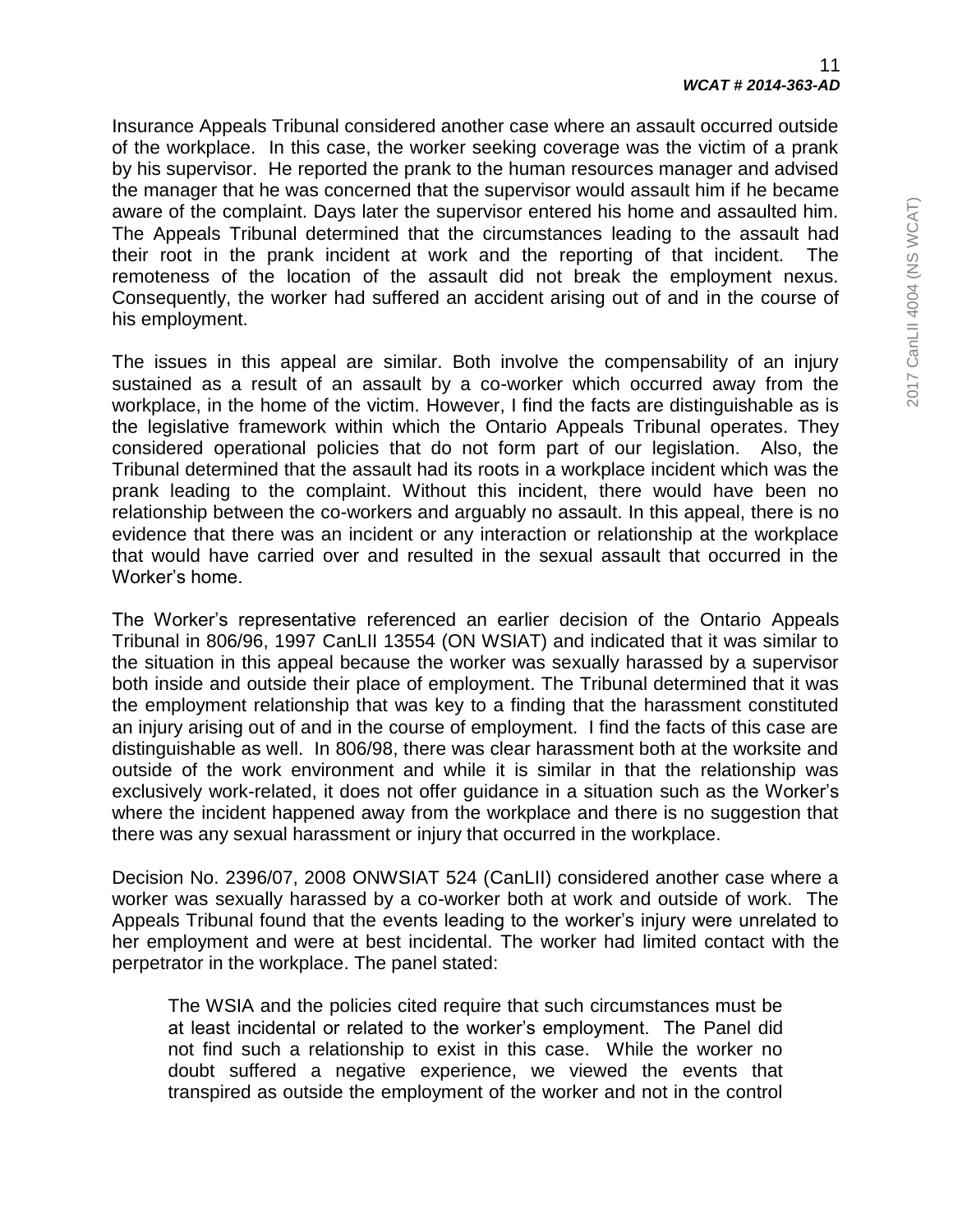or under the supervision of the employer.

There is case law suggesting that if an employment situation exposes a worker to an increased risk of injury, then there is a basis for finding that an incident occurring outside the parameters of the work environment is an injury by accident arising out of and in the course of employment. I do not find there is evidence that the employment situation exposed the Worker to an increased risk of sexual assault.

Decision *2014-770-AD* (June 30, 2015, NSWCAT) considered the precise nature of the risk required to sustain a claim that the injury arose out of and in the course of employment. It involved an appeal from a Hearing Officer's decision that a worker had not sustained a personal injury by accident arising out of and in the course of her employment when she slipped and fell during a paid coffee break while away from the employer's premises. This finding was upheld by the Appeal Commissioner who asked for submissions on an academic article entitled "In Defence of the Increased-Risk Doctrine in Workers' Compensation" from the April 2009 edition of the Journal of Business and Economics Research. The Appeal Commissioner considered Policy 1.3.7 and found that the Worker had to demonstrate that she had suffered an injury both arising out of and in the course of her employment in order to claim compensation. The worker walked alone on her break and was joined by two co-workers on her way back to her office. They walked on a public sidewalk. Money fell from a co-worker's purse and the worker entered into the parking lot of another agency to retrieve the money. She slipped and sustained an injury.

The Appeal Commissioner found that the injury did not arise out of her employment because retrieving money in a parking lot not operated by her employer was not an activity that was reasonably incidental to her employment. Moreover, he found that her employment did not expose her to any greater risk of injury than that faced by the general public. He then stated:

To more fully illustrate: the Worker's situation is unlike that of a worker who is targeted because of her employment status or her employment activities. For example, if an employee in the Worker's department were injured during a paid coffee break due to an altercation with someone angry at that department then it could be argued the injury arose out of employment. See, for example, the discussions in Decision 2005-465-AD (December 29, 2006, NSWCAT) and Decision 1342/98, 1998 CanLII 16833 (ON WSIAT).

Ultimately, the Appeal Commissioner found that in light of the criteria in Policy 1.3.7 and the fact that the worker's employment did not contribute to the risk of the specific personal injury by accident actually sustained by her, that her injury did not arise in the course of her employment.

I find the reasoning in this decision has application in this appeal. Not only does the Worker's injury not fit within the criteria in Policy 1.3.7, there is no evidence that the